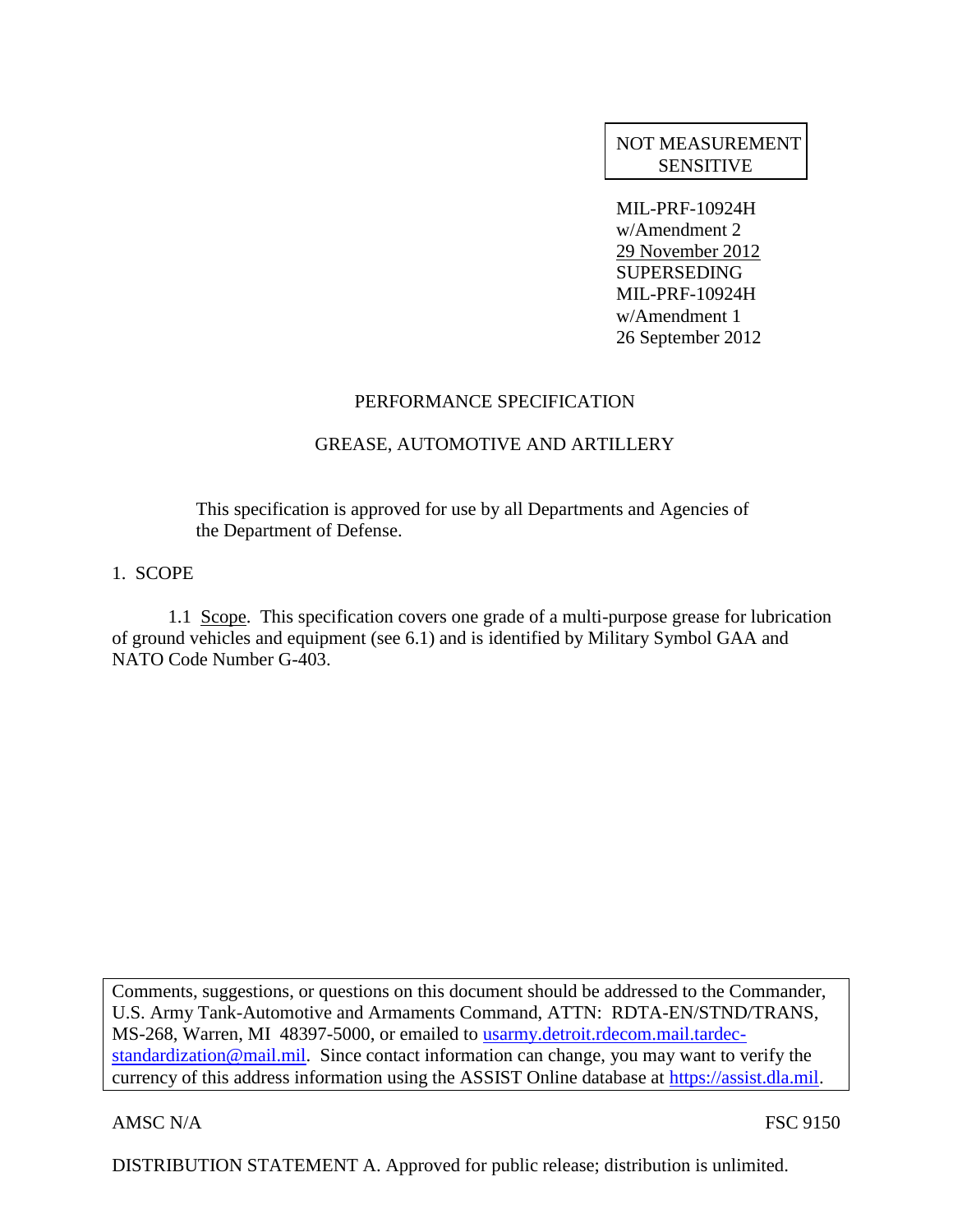1.2 PIN.

The PIN to be used for oils acquired to this specification are created as follows:



## 2. APPLICABLE DOCUMENTS

2.1 General. The documents listed in this section are specified in sections 3 and 4 of this specification. This section does not include documents cited in other sections of this specification or recommended for additional information or as examples. While every effort has been made to ensure the completeness of this list, document users are cautioned that they must meet all specified requirement documents cited in sections 3 and 4 of this specification, whether or not they are listed.

2.2 Government documents.

2.2.1 Specifications, standards, and handbooks. The following specifications, standards, and handbooks form a part of this document to the extent specified herein. Unless otherwise specified, the issues of these documents are those cited in the solicitation or contract.

## DEPARTMENT OF DEFENSE STANDARDS

FEDERAL

FED-STD-791 - Testing Method of Lubricants, Liquid Fuels, and Related Products

 (Unless otherwise indicated, copies of the above federal and military specifications, standards, and handbooks are available from the Standardization Documents Order Desk, 700 Robbins Avenue, Building 4D, Philadelphia, PA 19111-5094, or at [https://assist.dla.mil/quickseach\)](https://assist.dla.mil/quickseach).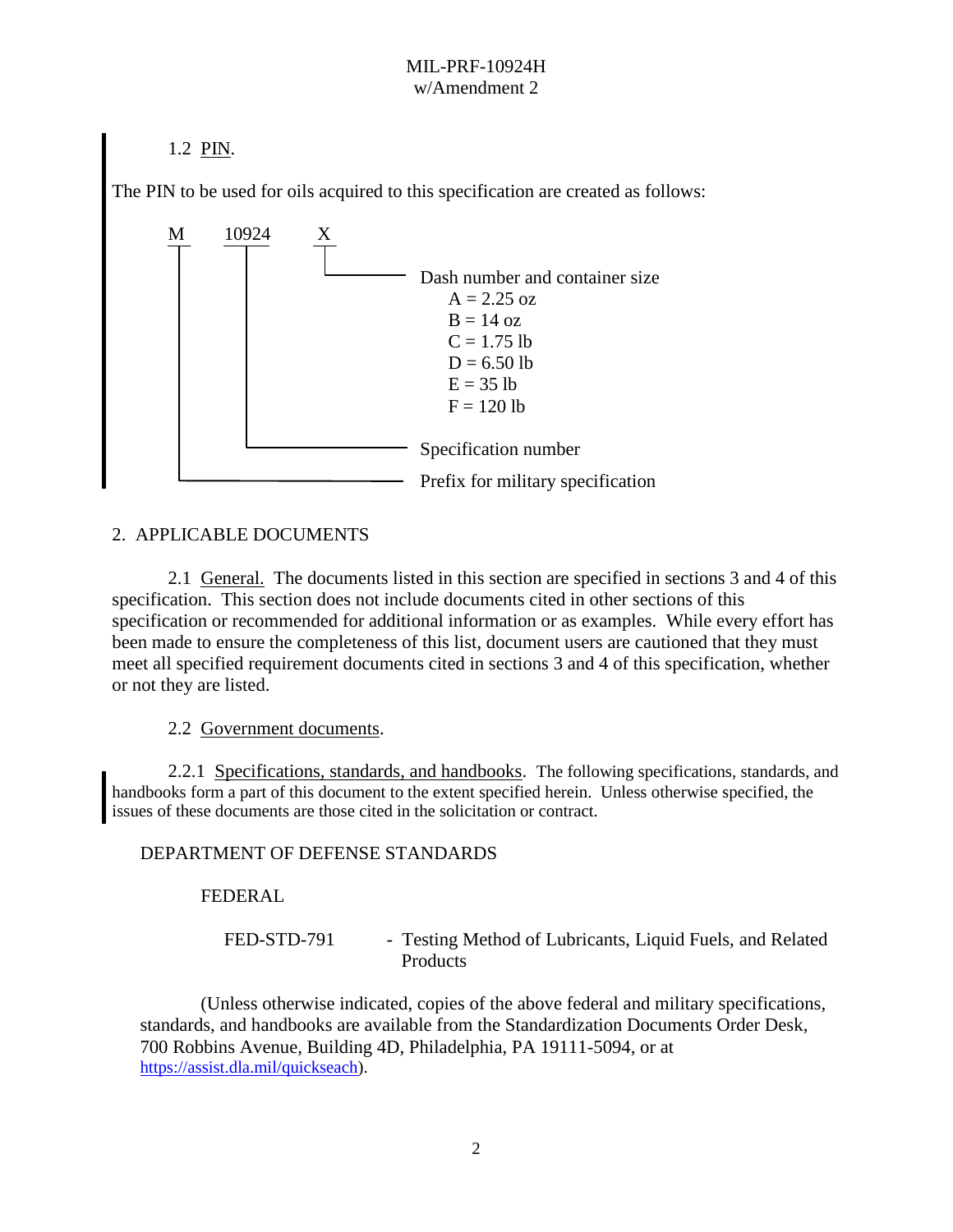2.2.2 Other Government documents, drawings, and publications. The following other Government documents, drawings, and publications form a part of this document to the extent specified herein. Unless otherwise specified, the issues of these documents are those cited in the solicitation or contract.

## U.S. DEPARTMENT OF LABOR (DOL)

OSHA 29 CFR 1910.1200 - Hazard Communication; Interpretation Regarding Lubricating Oils.

(Copies of the Code of Federal Regulations (CFR) are available from the Superintendent of Documents, U.S. Government Printing Office, Washington DC 20402, or at [www.dol.gov](http://www.dol.gov/)).

2.3 Non-Government publications. The following documents form a part of this document to the extent specified herein. Unless otherwise specified, the issues of these documents are those cited in the solicitation or contract.

#### ASTM INTERNATIONAL

| D217              | Standard Test Methods for Cone Penetration of Lubricating<br>$\overline{\phantom{0}}$<br>Grease.                                                                         |
|-------------------|--------------------------------------------------------------------------------------------------------------------------------------------------------------------------|
| D1092             | Standard Test Method for Apparent Viscosity of Lubricating<br>Greases                                                                                                    |
| D1831             | Standard Test Method for Roll Stability of Lubricating Grease<br>$\overline{\phantom{a}}$                                                                                |
| D2265             | Standard Test Method for Dropping Point of Lubricating Grease<br>$\overline{\phantom{a}}$<br>Over Wide Temperature Range.                                                |
| D2266             | Standard Test Method for Wear Preventive Characteristics of<br>Lubricating Grease (Four-Ball Method).                                                                    |
| D2596             | <b>Standard Test Method for Measurement of Extreme-Pressure</b><br>$\overline{\phantom{a}}$<br>Properties of Lubricating Grease (Four-Ball Method).                      |
| D3527             | Standard Test Method for Life Performance of Automotive Wheel<br>Bearing Grease.                                                                                         |
| D <sub>4048</sub> | Standard Test Method for Detection of Copper Corrosion from<br>$\overline{\phantom{a}}$<br>Lubricating Grease.                                                           |
| D <sub>4057</sub> | Standard Practice for Manual Sampling of Petroleum and<br>Petroleum Products.                                                                                            |
| D4289             | Standard Test Method for Elastomer Compatibility of Lubricating<br>Greases and Fluids.                                                                                   |
| D5483             | Standard Test Method for Oxidation Induction Time of<br>$\overline{\phantom{a}}$<br>Lubricating Greases by Pressure Differential Scanning<br>Calorimetry.                |
| D5864             | <b>Standard Test Method for Determining Aerobic Aquatic</b><br>Biodegradation of Lubricants or Their Components.                                                         |
| D5969             | Standard Test Method for Corrosion-Preventive Properties of<br>$\overline{\phantom{a}}$<br>Lubricating Greases in Presence of Dilute Synthetic Sea Water<br>Environments |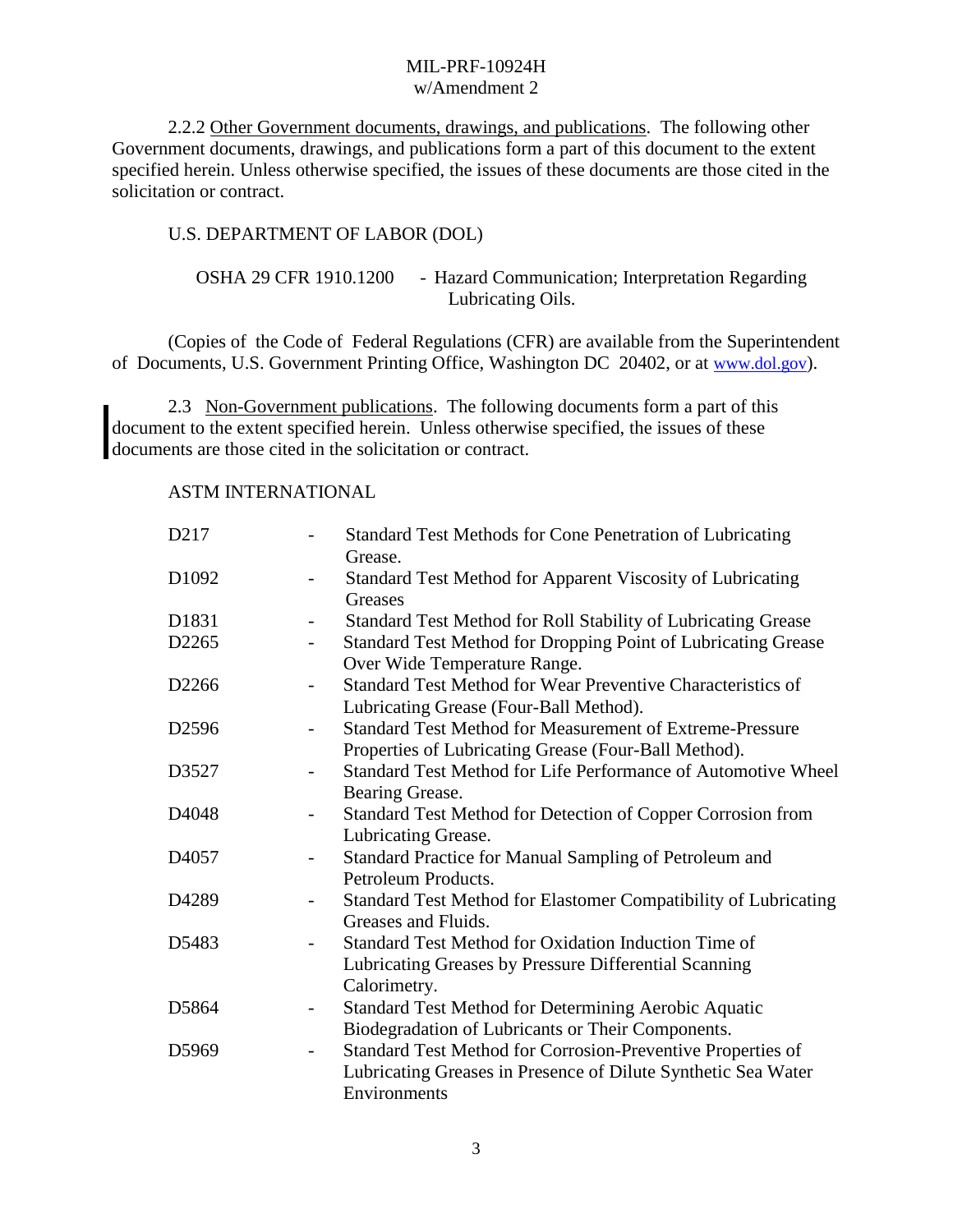## MIL-PRF-10924H

## w/Amendment 2

| D6184 |   | Standard Test Method for Oil Separation from Lubricating Grease<br>(Conical Sieve Method).                                                       |
|-------|---|--------------------------------------------------------------------------------------------------------------------------------------------------|
| D6731 |   | Standard Test Method for Determining the Aerobic, Aquatic<br>Biodegradability of Lubricants or Lubricant Components in a<br>Closed Respirometer. |
| D7373 |   | Standard Test Method for Predicting Biodegradability of<br>Lubricants using a Bio-kinetic Model.                                                 |
| D7342 |   | Standard Test Method for Shear Stability of Lubricating Grease in<br>Presence of Water (Water Stability Test).                                   |
| E145  |   | Standard Specification for Gravity-Convection and Forced-<br><b>Ventilation Ovens.</b>                                                           |
| E1131 | - | Standard Test Method for Compositional Analysis by<br>Thermogravimetry.                                                                          |

(Application for copies may be obtained from the American Society for Testing and Materials, 100 Barr Harbor Drive, West Conshohocken, PA 19428-2959, or at [www.astm.org](http://www.astm.org/)).

2.4 Order of precedence. Unless otherwise noted herein or in the contract, in the event of a conflict between the text of this document and the references cited herein, the text of this document takes precedence. Nothing in this document, however, supersedes applicable laws and regulations unless a specific exemption has been obtained.

#### 3. REQUIREMENTS

3.1 Qualification. Greases furnished under this specification shall be products which are authorized by the qualifying activity for listing on the applicable qualified products list before contract award (see 4.1.1 and 6.4).

3.2 Materials. Grease should be made with biodegradable material and a lithium complex thickening system capable of meeting the requirements herein. If a candidate grease has a different thickening system, it must be compatible with lithium complex thickened grease.

3.2.1 Recycled, recovered, or environmentally preferable materials. Recycled, recovered, or environmentally preferable materials should be used to the maximum extent possible provided that the material meets or exceeds the operational and maintenance requirements, and promotes economically advantageous life cycle costs.

3.3 Operating requirements. The grease shall meet all the operating requirements as specified in 3.3.1.

3.3.1 Finished grease properties. The values, after the application of tolerances (see 4.1.1.1), shall not exceed the maximum (max.) or fall below the minimum (min.) limits as specified in Table I.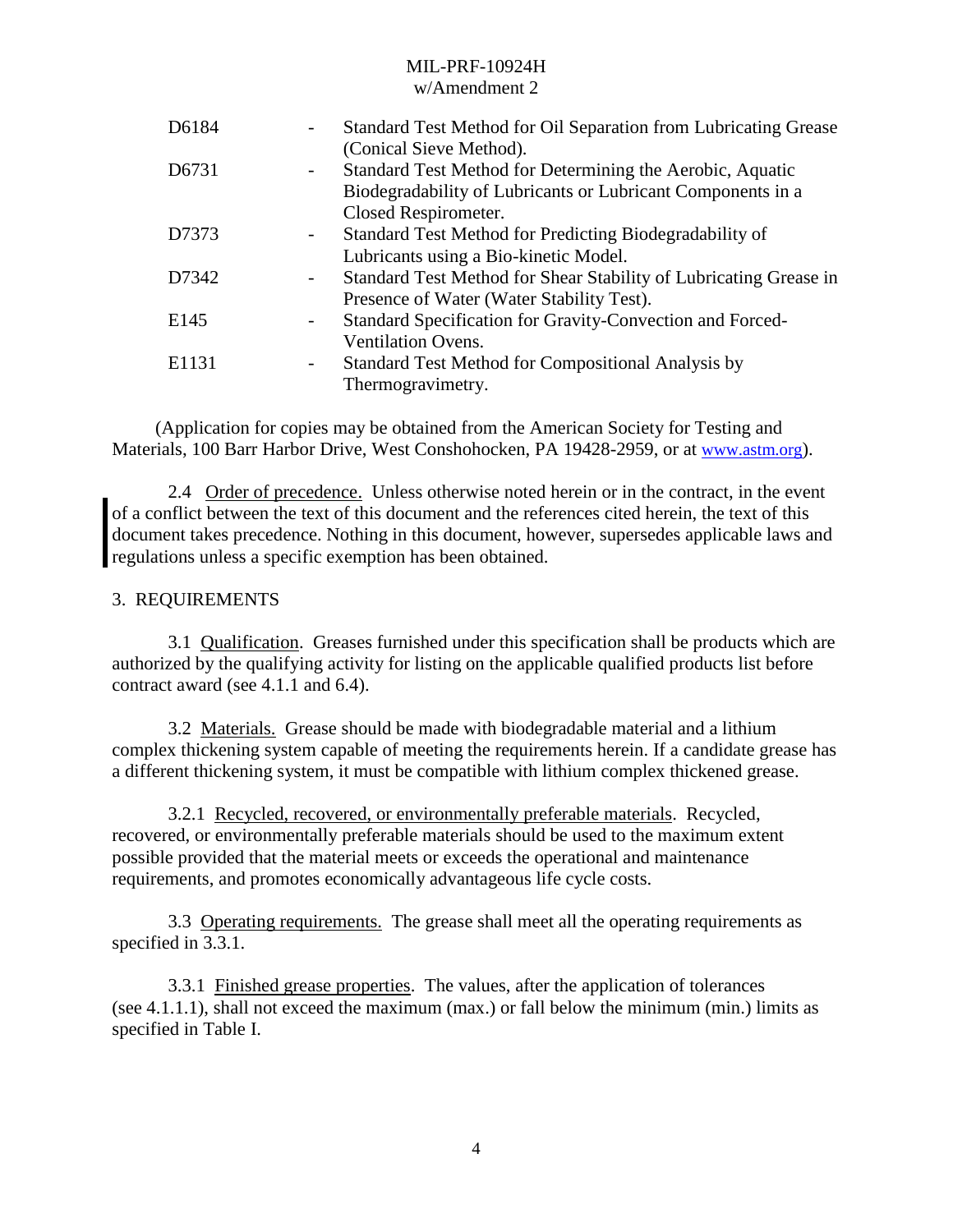| TABLE I. Finished grease properties. |  |  |
|--------------------------------------|--|--|
|                                      |  |  |

| Characteristics                                                                                                                                                | Limits                                                       |
|----------------------------------------------------------------------------------------------------------------------------------------------------------------|--------------------------------------------------------------|
| Dropping point, $\degree$ C, minimum $1/$                                                                                                                      | 220                                                          |
| Worked penetration (1/10 mm)                                                                                                                                   | 265-295                                                      |
| Oxidation stability (PDSC) at 210 °C, minimum, min                                                                                                             | 15                                                           |
| Corrosiveness (copper strip), maximum<br>2/                                                                                                                    | 1 <sub>b</sub>                                               |
| Water stability, after 10 0000 Double strokes, +10.0% water,<br>Penetration (1/10 mm)                                                                          | $-25$ to<br>$+60$                                            |
| Life performance (four test runs) at $160^{\circ}$ C, hours, minimum                                                                                           | 100                                                          |
| Evaporation loss (TGA) at 180°C, 1 hr - Percent,<br>maximum                                                                                                    | 10.0                                                         |
| Oil separation @ $100 \degree C$ , %, max                                                                                                                      | 8.0                                                          |
| Wear preventive characteristics - Avg. scar dia. mm,<br>maximum                                                                                                | 0.60                                                         |
| Load carrying capacity -<br>Load wear index, kgf, minimum<br>Welding point, kg, min                                                                            | 35.0<br>250                                                  |
| Low temperature torque, N·m, maximum at -54°C<br>Breakaway<br>Running (at 5 min)                                                                               | 7.00<br>5.00                                                 |
| Worked stability, after 10 0000<br>Double strokes, penetration (1/10 mm)                                                                                       | $-25$ to<br>$+60$                                            |
| Elastomer compatibility<br>CR:<br>Volume change, %<br>Hardness change, Durometer-A points<br>Volume change, %<br>NBR-L:<br>Hardness change, Durometer-A points | 0 to $+40$<br>$0$ to $-15$<br>$-5$ to $+30$<br>$+2$ to $-15$ |
| Salt water corrosion resistance                                                                                                                                | Pass                                                         |
| Roll stability, penetration (1/10 mm)                                                                                                                          | $-25$ to<br>$+60$                                            |
| Biodegradability, minimum, %                                                                                                                                   | 60                                                           |

 $1/$  °C = degrees Celsius

 $2^{\prime}$  The grease shall show no green color in that portion contacting the copper strip. The copper strip shall not tarnish more than a classification of l b when compared with the ASTM copper strip corrosion standards (ASTM D4048).

3.4 Support and ownership requirements. The grease shall meet all support and ownership requirements as specified in 3.4.1 through 3.4.5.

3.4.1 Hazardous materials. The grease shall not contain carcinogenic or potentially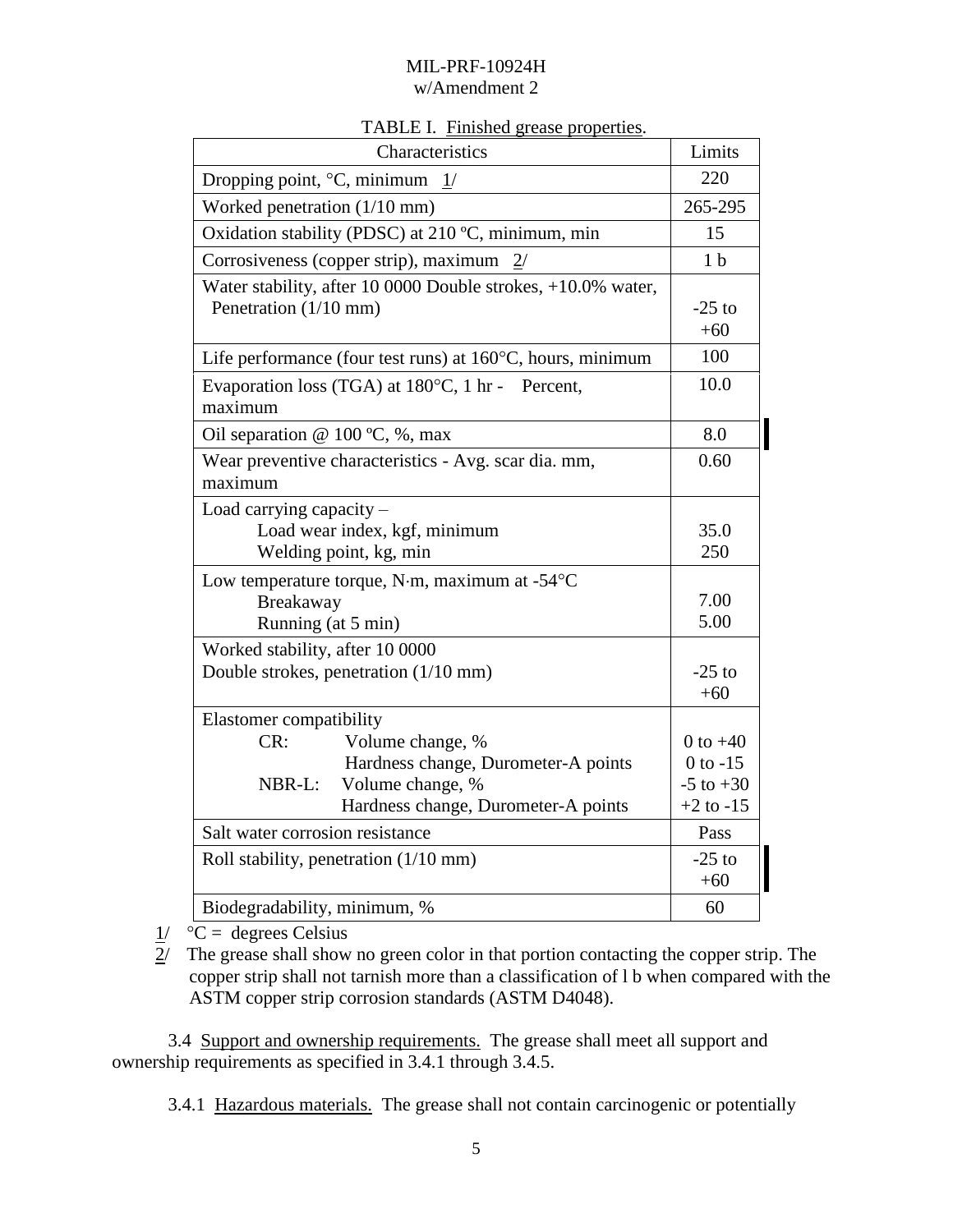carcinogenic constituents as defined under the Hazard Communication Standard 29 CFR 1910.1200.

3.4.2 Storage stability. The grease shall be capable of prolonged storage without degradation in performance and any sign of biodegradation.

3.4.3 Color. The grease color shall be the discretion of the manufacturer as long as the grease contains no dye which could cause discoloration to adjacent surfaces, personnel or clothing.

3.4.4 Compatibility. The grease shall be compatible with all qualified greases when tested in accordance with 4.3.8.

3.4.5 Odor. The grease shall have no odor, which by its rancid, alcohol, or perfume nature, will impede its application or use by personnel.

3.4.6 Homogeneity. The grease shall be homogeneous, smooth in texture, and free of entrapped air which could cause variation in its performance.

#### 4. VERIFICATION

4.1 Classification of inspection. Inspection requirements specified herein are classified as follows:

- a. Qualification inspection (see 4.1.1).
- b. Conformance inspection (see 4.1.2).

4.1.1 Qualification inspection. Qualification inspection shall consist of all the verifications listed in Table II and shall be in accordance with acceptable tolerances (see 4.1.1.1).

4.1.1.1 Tolerances. Acceptable tolerances for values or limits in 3.3.1 shall be as specified by the qualifying activity (see 6.2).

| Title                         | Requirements | Verification |
|-------------------------------|--------------|--------------|
| <b>Operating requirements</b> | 3.3          | 4.3.3        |
| Finished grease properties    | 3.3.1        | 4.3.3.1      |
| Compatibility                 | 3.4.4        | 4.3.8        |
| <b>Support and ownership</b>  | 3.4          | 4.3.9        |
| Hazardous materials           | 3.4.1        | 4.3.9.1      |
| Storage stability             | 3.4.2        | 4.3.9.2      |
| Color                         | 3.4.3        | 4.3.9.3      |
| Odor                          | 3.4.5        | 4.3.9.4      |
| Homogeneity                   | 3.4.6        | 4.3.9.5      |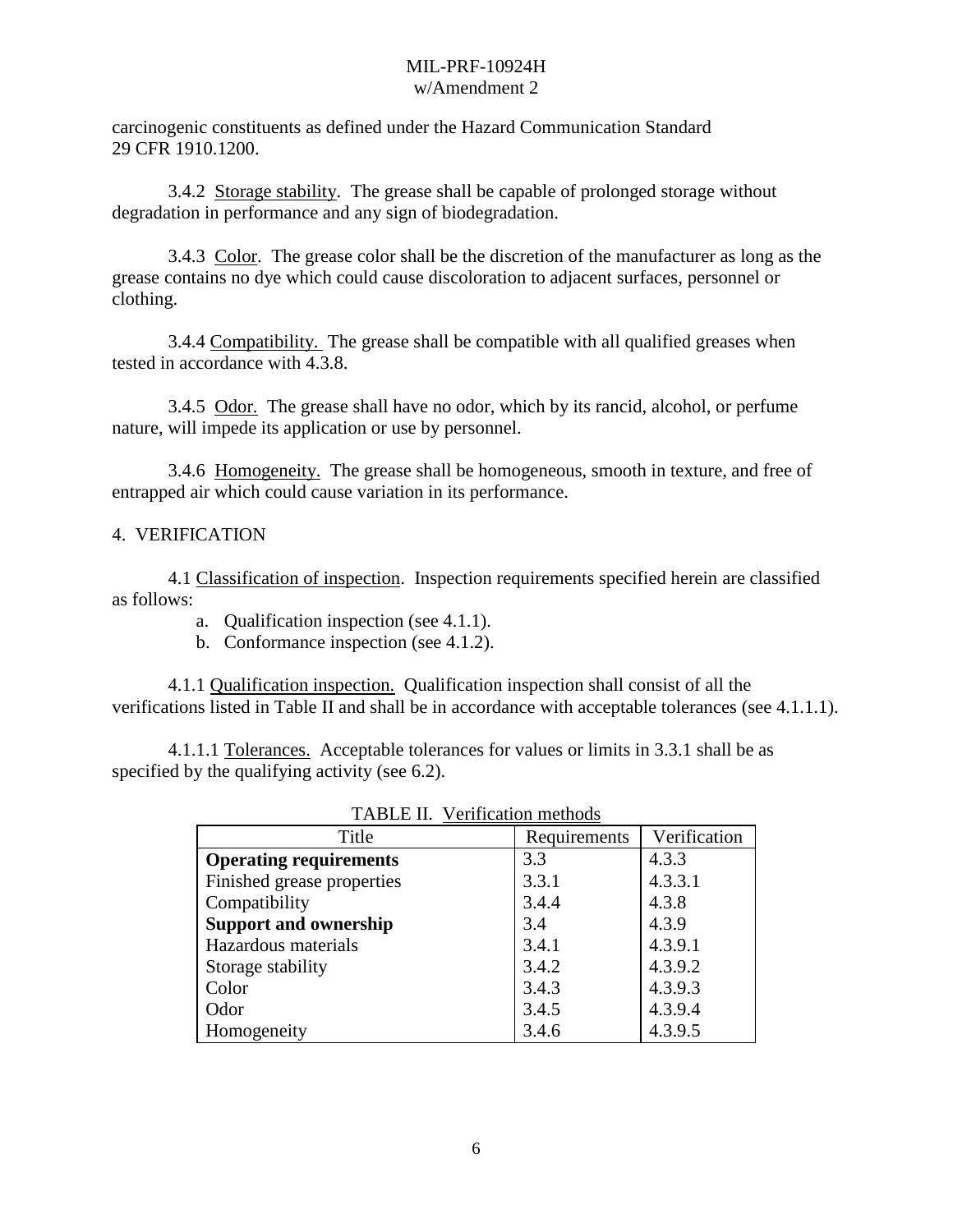4.1.2 Conformance inspection. Unless otherwise specified (see 6.2 and 6.4), the results obtained shall fall within the tolerances/specific values determined at the time of qualification (see 4.1.1.1). The grease shall be tested for all the requirements specified in Table II, except for elastomer compatibility, life performance, low temperature torque, roll stability from Table I and storage stability.

4.2 Sampling for tests. The sample for tests shall consist of two 2.27 kilogram (kg) samples of grease taken at random from filled containers from each lot of grease (see 6.3). For users who obtain grease in large containers, two 2.27 kg samples shall be taken in accordance with ASTM D4057. The lot shall be unacceptable if either sample fails to comply with any of the tests specified.

4.3 Verification methods. The types of verification methods included in this section are visual inspection, measurement, sample tests, full-scale demonstration tests, simulation, modeling, engineering evaluation, component properties analysis, and similarity to previously approved or previous qualified designs.

4.3.1 Verification alternatives. The manufacturer may propose alternative test methods, techniques, or equipment, including the application of statistical process control, tool control, or cost effective sampling procedures, to verify performance. See the contract for alternatives that replace verification required by this specification.

4.3.2 Inspection conditions. Unless otherwise specified herein, tests shall be conducted on unworked grease, in any sequence.

4.3.3 Operating requirements verification. Complete each test under 4.3.3.

4.3.3.1 Finished grease property verifications. Use the test methods as specified in Table III to determine that finished grease properties are as specified within tolerances (see 4.1.1.1).

| Test                                | ASTM or FED-STD-791 Method |  |
|-------------------------------------|----------------------------|--|
| Dropping point                      | D <sub>2265</sub>          |  |
| Oxidation stability (PDSC) at 210°C | D5483                      |  |
| Worked penetration                  | D <sub>2</sub> 17          |  |
| Corrosiveness (copper strip)        | D <sub>4048</sub>          |  |
| Water stability                     | D7342 Procedure A          |  |
| Life performance                    | D3527                      |  |
| Evaporation (TGA)                   | E1131                      |  |
| Wear preventative characteristic    | D2266                      |  |
| Load carrying capacity              | D <sub>2596</sub>          |  |
| Oil separation                      | D6184                      |  |
| Low temperature torque              | FED-STD-791 1/             |  |
| Worked stability                    | D <sub>217</sub><br>2/     |  |
| Salt water corrosion resistance     | D5969<br>$\frac{3}{2}$     |  |
|                                     |                            |  |

TABLE III. Finished grease property test methods.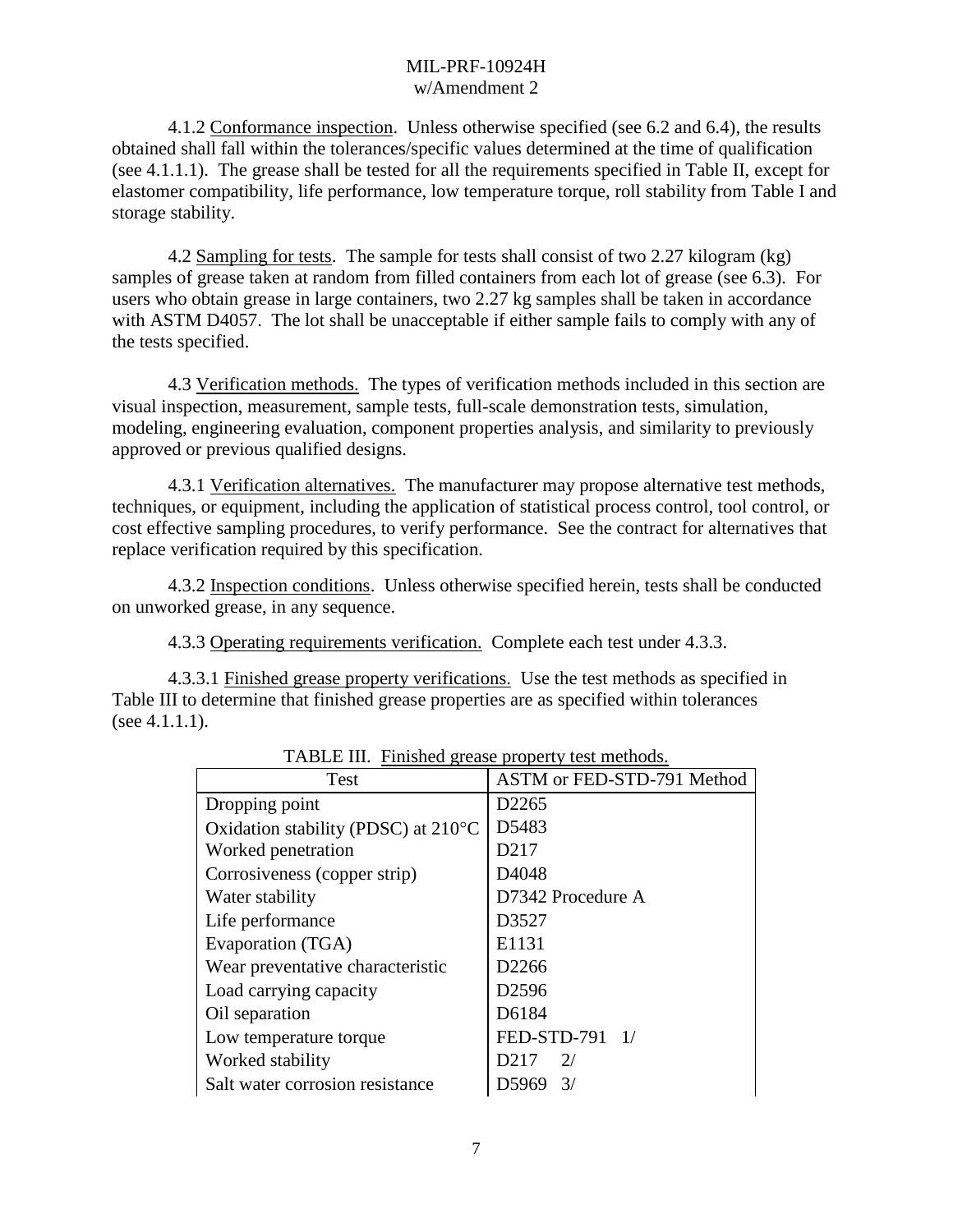| Test                    | ASTM or FED-STD-791 Method |  |
|-------------------------|----------------------------|--|
| Elastomer compatibility | D <sub>4289</sub>          |  |
| Roll stability          | D1831                      |  |
| <b>Biodegradation</b>   | D5864, D 6731 or D7373 4/  |  |

#### TABLE III. Finished grease property test methods – Continued.

- 1/ Low temperature torque shall be performed in accordance with 4.3.4
- 2/ Worked stability shall be performed in accordance with 4.3.5.
- 3/ Salt water corrosion resistance test shall be performed in accordance with 4.3.6.
- 4/ Biodegradation test shall be performed in accordance with 4.3.7.

4.3.4 Low temperature torque. The test shall be conducted at  $-54\pm0.5^{\circ}$ C according to the FED-STD-791. The breakaway (maximum) torque shall be determined at the beginning of the operation and the running torque shall be determined after five minutes of operation. Both determinations should be calculated by the averaging of four test runs. If the test apparatus is not available, the ASTM D1092 test method shall be used to determine the breakaway torque at - 54C as follows: The apparent viscosity shall be determined at shear rate, 25 reciprocal seconds. This value is then converted to the breakaway torque Newton-meters  $(N \cdot m)$  using the following correlation equation (1). If this alternate method is used, only breakaway torque values can be reported. However, in case of referee disputes, only the results from the low temperature torque test method shall be accepted. Failure of the grease to meet the requirements of Table I shall constitute failure of this test.

Breakaway torque (N·m) = 2.36 x (apparent viscosity at 25 sec<sup>-1</sup> x 10<sup>-4</sup>) +1.48 (1) [Standard error: 0.373]

4.3.5 Worked stability test. The test shall be performed using the standard procedure of ASTM D217 with the following modifications. A change in worked penetration of the grease of more than 60 units higher or 25 units lower than the original worked penetration shall constitute failure of this test.

- a. Work a sample of the test grease on a motorized grease worker for 100,000 double strokes (approximately 28 hours) in accordance with the procedure described in ASTM D217 for prolonged worked penetration.
- b. Immediately after the grease has been subjected to 100,000 double strokes, bring the grease worker and the sample to  $25 \pm 0.5^{\circ}$ C in accordance with the procedure described in ASTM D217 for prolonged worked penetration.
- c. Immediately after the test grease sample reaches  $25 \pm 0.5^{\circ}$ C, determine the prolonged worked penetration of the grease.

4.3.6 Salt water corrosion test. This test shall be performed using the standard procedure of ASTM D5969 with NaCl solution (1 percent NaCl by weight in distilled water). Failure of the grease to meet the requirements as defined in ASTM D5969 under rating shall constitute failure of this test.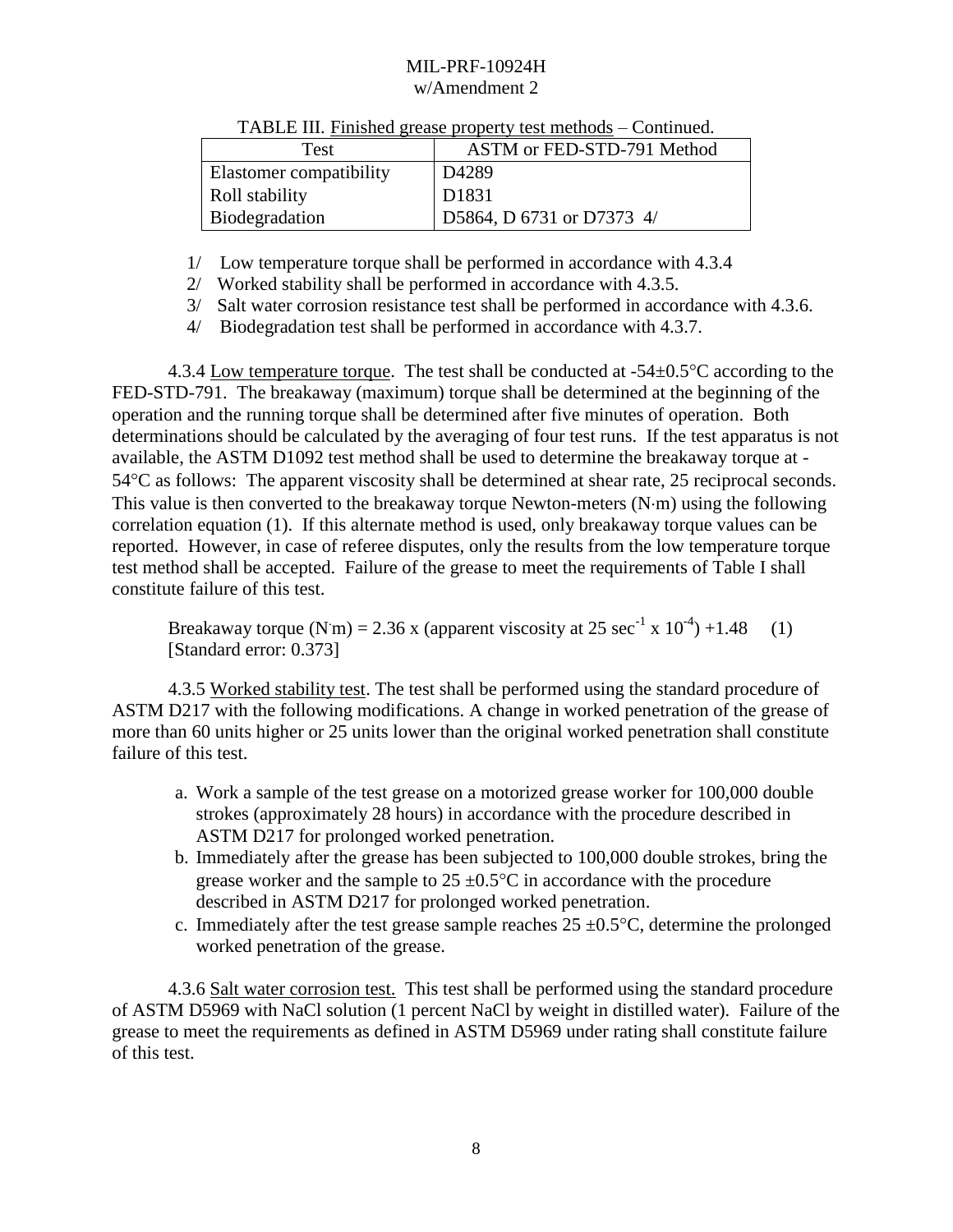4.3.7 Biodegradability. Determine the percent of theoretical  $CO_2$  evolved (P) of the grease IAW ASTM D 5864 or  $O_2$  consumption (D) according to ASTM D 6731 or the percentage of biodegradability can be determined according to ASTM D7373. A value of biodegradability less than 60 % in 28 days shall constitute failure of this test.

4.3.8 Compatibility. Two grease samples shall be mixed using an electric mixer in 10 %, 50 %, and 90 % ratios. These mixture samples must be stored at room temperature for seven days. Then, the mixture samples shall be tested according to Table III except for biodegradation test. Failure of each mixture sample to meet the requirements of Table I shall constitute failure of this test.

4.3.9 Support and ownership requirements. Complete each test under 4.3.9.

4.3.9.1 Hazardous materials and compatibility tests. Use one or more of the methods outlined in 3.4.1 through 3.4.5 to verify the absence of hazardous materials or hazards to personnel.

4.3.9.2 Storage stability test. The test shall be performed on a 6.8 kg unopened can of grease that has been dated and labeled "Storage Stability Test. The undisturbed can or pail of the test grease shall be placed in a thermostatically controlled, dark, convection oven, meeting the requirements of ASTM E145, located in an area essentially free from vibration, at  $38 \pm 3^{\circ}$ C for 180 ±5 days. The can shall be positioned in center of the oven and raised at least 75 mm from the bottom, to ensure temperature uniformity. At the end of the storage interval, the can of test grease shall be subjected to the tests of Table III except for biodegradation, life performance, water stability, and low temperature torque. Failure of the grease to meet the requirements of Table I, within tolerances, shall constitute failure of this test (see 4.1.1.1).

4.3.9.3 Color tests. Use one or more of the methods outlined in 3.4.1 through 3.4.5 to verify the absence of any dye which could cause discoloration to adjacent surfaces, personnel or clothing.

4.3.9.4 Odor tests. Use one or more of the methods outlined in 3.4.1 through 3.4.5 to verify the absence of rancid, alcohol, or perfume odor, which could impede application or use of the grease.

4.3.9.5 Homogeneity tests. Use one or more of the methods outlined in 3.4.1 through 3.4.5 to verify the absence of entrapped air and the homogeneous and smooth texture of the grease.

## 5. PACKAGING

5.1 Packaging. For acquisition purposes, the packaging requirements shall be as specified in the contract or order (see 6.2). When actual packaging of materiel is to be performed by DoD or in-house personnel, these personnel need to contact the responsible packaging activity to ascertain packaging requirements. Packaging requirements are maintained by the Inventory Control Point's packaging activity within the Military Service or Defense Agency, or within the military services commands. Packaging data retrieval is available from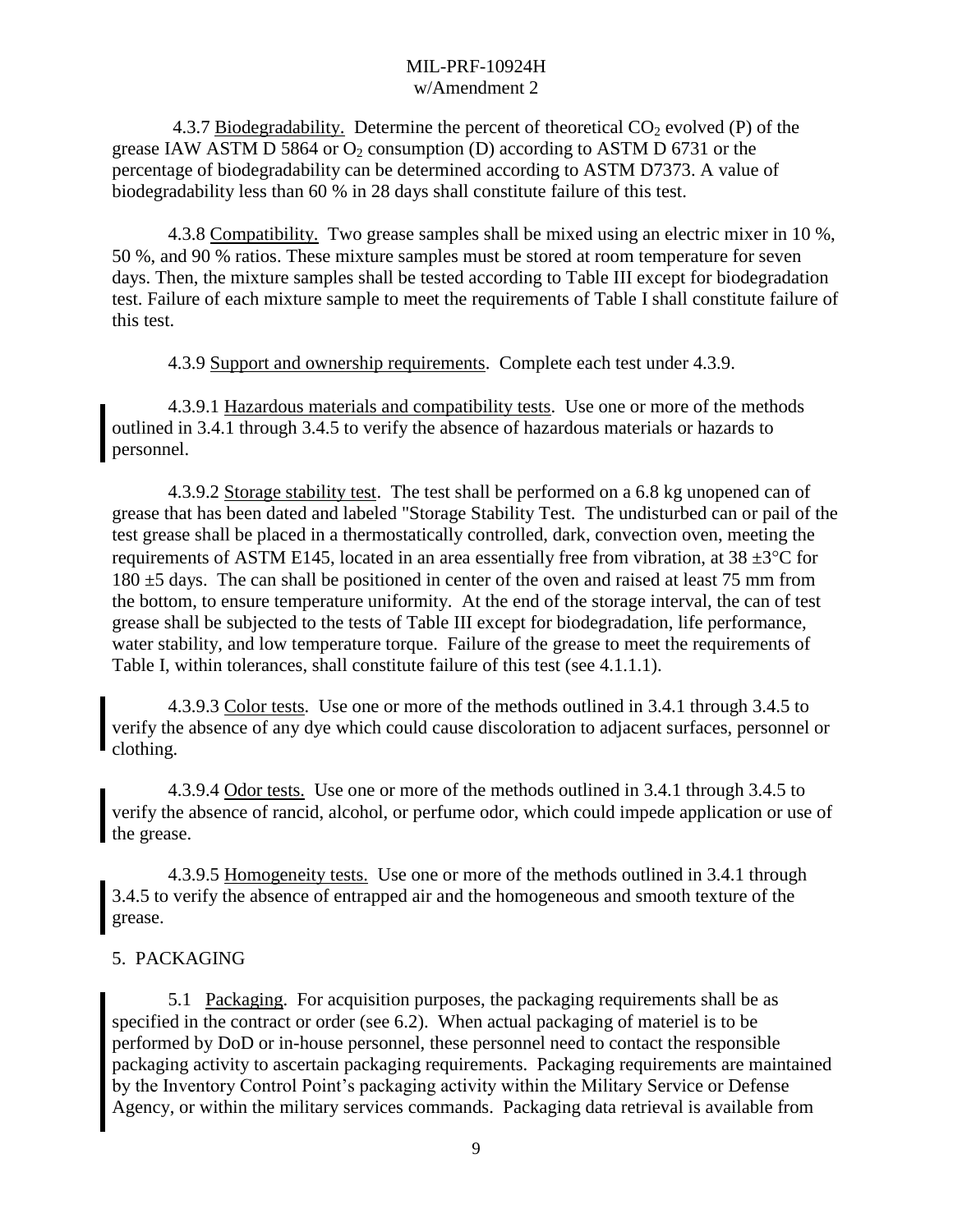the managing Military Department's or Defense Agency's automated packaging files, CD-ROM products, or by contacting the responsible packaging activity.

## 6. NOTES

(This section contains information of a general or explanatory nature that may be helpful, but is not mandatory.)

6.1 Intended use. The grease covered by this specification is intended for the lubrication and surface corrosion protection of all ground vehicles and equipment operated over the temperature range from -54 to  $+180^{\circ}$ C. This grease may also be used in other applications within this temperature range where a National Lubricating Grease Institute (NLGI) No. 2 consistency grease with oxidation resistant and corrosion prevention properties is desirable. This grease is not intended for use on machinery which comes in contact with food. This specification requires a grease that is capable of lubrication and corrosion protection over an extremely wide range of temperatures; there is no currently available non-government standard which fulfills the requirements of this specification.

6.2 Acquisition requirements. Acquisition documents must specify the following:

- a. Title, number and date of this specification.
- b. The specific issue of individual documents referenced (see 2.3).
- c. Quantity of grease requested, in kilograms.
- d. Size and type of container for grease.
- e. Tolerances for finished oil requirements (see Table I and 4.1.1.1).
- f. If conformance testing is other than as specified (see 4.1.2).
- g. Packaging requirements, quantity and PIN (see 5.1 and 1.2).

6.3 Qualification. With respect to products requiring qualification, awards will be made only for products which are at the time of award of contract, qualified for inclusion in Qualified Products List QPL No. 10924 whether or not such products have actually been so listed by that date. The attention of the contractors is called to these requirements, and manufacturers are urged to arrange to have the products that they propose to offer to the Federal Government tested for qualification in order that they may be eligible to be awarded contracts or purchase orders for the products covered by this specification. Information pertaining to qualification of products may be obtained from US Army Tank-automotive and Armaments Command, Warren, Michigan 48397-5000.

6.4 Conformance testing. Affordable conformance inspection with confidence varies depending upon a number of procurement risk factors. Some of these factors include: Contractor past performance, government schedules and budget, product material and design maturity, manufacturing capital equipment and processes applied, the controlled uniformity of those processes, labor skill and training, and the uniformity of measuring processes and techniques. During the solicitation, contracting documents should indicate those tests desired from Table II and their designated frequency based on a risk assessment for the procurement.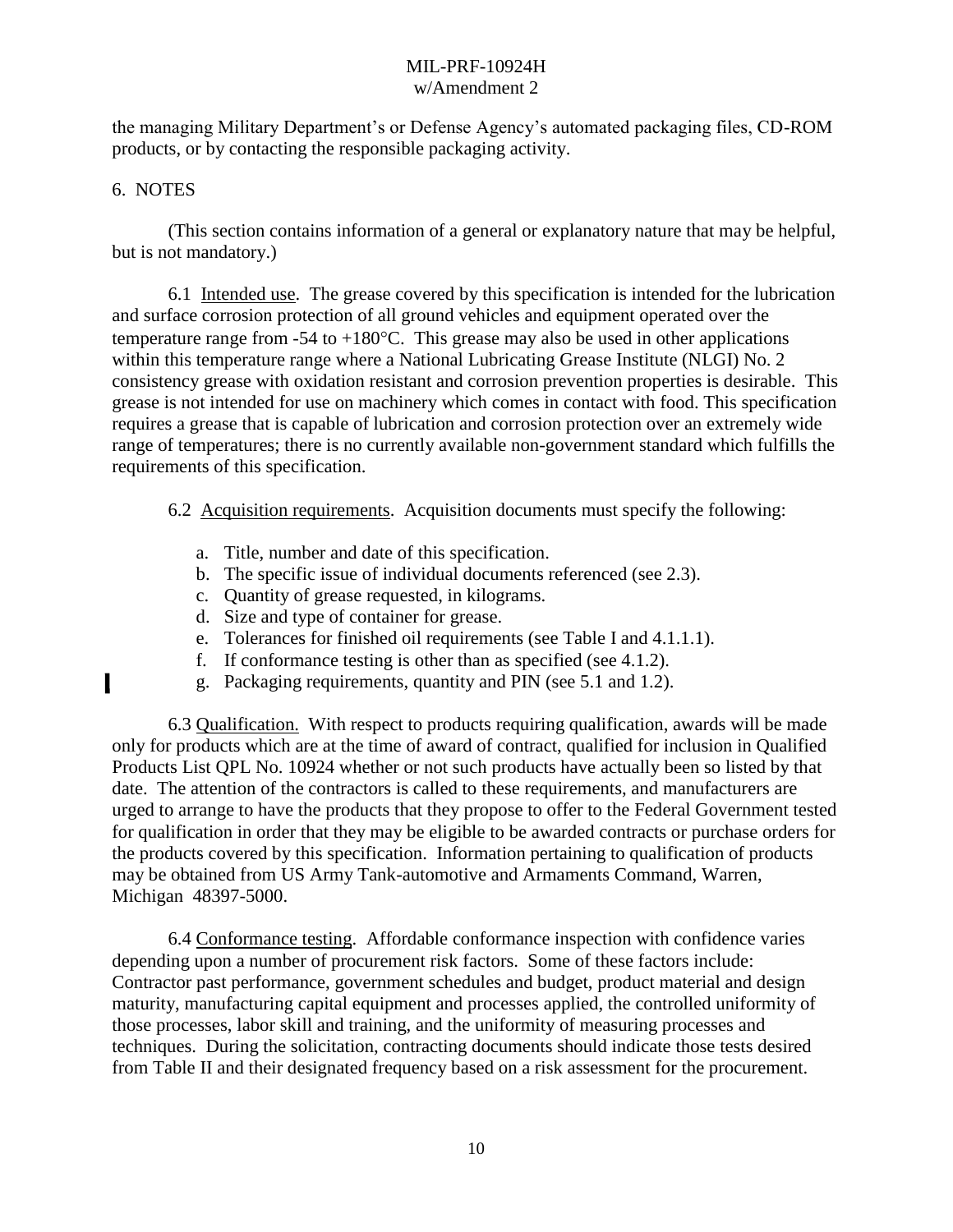6.5 Material Safety Data Sheets. Contracting officers will identify those activities requiring copies of completed Material Safety Data Sheets prepared in accordance with FED-STD-313. The pertinent Government mailing addresses for submission of data are listed in FED-STD-313; and 29 CFR 1910.1200 requires that the Material Safety Data Sheet for each hazardous chemical used in an operation must be readily available to personnel using the material. Contracting officers will identify the activities requiring copies of the Material Safety Data Sheet.

6.6 National stock numbers. The following National Stock numbers have been assigned to the grease covered by this specification:

| Grease                     | <b>National Stock No.</b> |
|----------------------------|---------------------------|
| Tube, $2-1/4$ oz. $(64 g)$ | 9150-01-197-7688          |
| Cartridge, 14 oz. (400 g)  | 9150-01-197-7693          |
| Can, $1.75$ lb $(800 g)$   | 9150-01-197-7690          |
| Can, 6.50 lb (3 kg)        | 9150-01-197-7689          |
| Pail, 35 lb (16 kg)        | 9150-01-197-7692          |
| Drum, 120 lb (54 kg)       | 9150-01-197-7691          |

6.7 Subject term (key word) listing.

Corrosion, surface protection Lubricating grease, ground vehicles (NLGI), No. 2 consistency Biodegradability

6.8 International Standardization Agreement. This specification implements STANAGs 1135 and 2845. When amendment, revision, or cancellation of this specification is proposed, the preparing activity must coordinate the action with the U.S. National Point of Contact for the international standardization agreement, as identified in the ASSIST database at [https://assist.dla.mil.](https://assist.dla.mil/)

6.9 Amendment notations. The margins of this specification are marked with vertical lines to indicate modifications generated by this amendment. This was done as a convenience only and the Government assumes no liability whatsoever for any inaccuracies in these notations. Bidders and contractors are cautioned to evaluate the requirements of this document based on the entire content irrespective of the marginal notations.